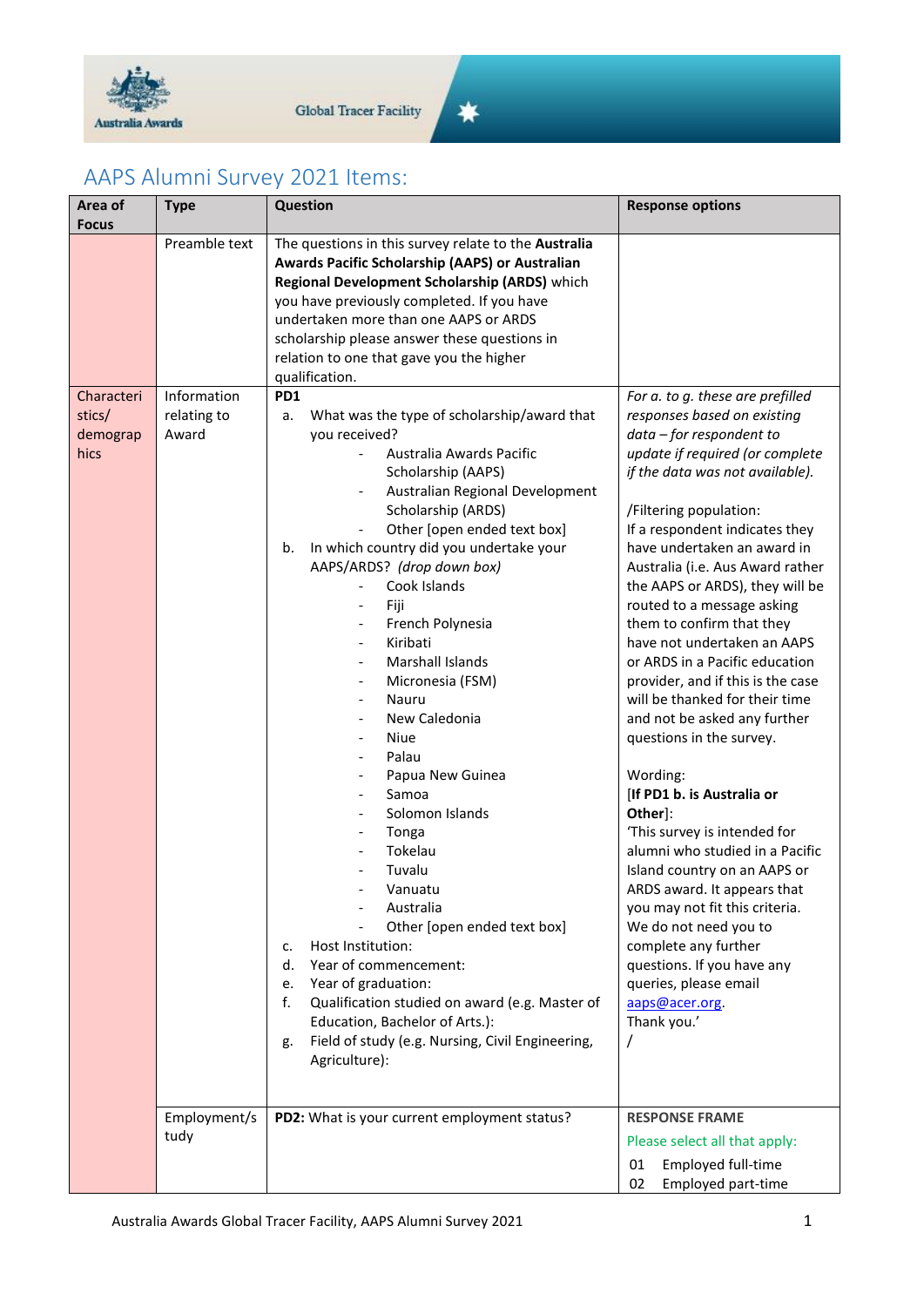

 $\bigstar$ 

|                            |                         |                                                                                                                                                                                                                                                                                                                                                                                                                                                                                                                                      | Self-employed<br>03<br>04<br>Studying<br>Retired<br>05                                                                                                                                                                                                                                                                                                                                                                            |
|----------------------------|-------------------------|--------------------------------------------------------------------------------------------------------------------------------------------------------------------------------------------------------------------------------------------------------------------------------------------------------------------------------------------------------------------------------------------------------------------------------------------------------------------------------------------------------------------------------------|-----------------------------------------------------------------------------------------------------------------------------------------------------------------------------------------------------------------------------------------------------------------------------------------------------------------------------------------------------------------------------------------------------------------------------------|
|                            |                         |                                                                                                                                                                                                                                                                                                                                                                                                                                                                                                                                      | 06<br>Not employed<br>98<br>Prefer not to say                                                                                                                                                                                                                                                                                                                                                                                     |
|                            | Work-award<br>link      | CRS1: To what extent do you agree that your<br>AAPS/ARDS qualification helped you develop the<br>following skills?<br>Planning and organisational skills<br>i.<br>ii.<br><b>Technical knowledge</b><br>Communication and interpersonal skills<br>iii.<br>Teamwork<br>iv.<br>Problem solving<br>ν.<br>Self-management skills<br>vi.<br>Software / technology skills<br>vii.<br>Entrepreneurial skills<br>viii.<br>Leadership skills<br>ix.                                                                                            | <b>RESPONSE FRAME</b><br>Please select one option<br>below:<br>01<br>Strongly agree<br>02<br>Agree<br>03<br>Disagree<br>Strongly disagree<br>04<br>98<br><b>DON'T KNOW</b>                                                                                                                                                                                                                                                        |
|                            | Satisfaction<br>overall | CRS2: In relation to your AAPS/ARDS, to what extent<br>do you agree with the following statements:<br>I consider what I learned in this qualification<br>i.<br>as valuable for my future<br>I received the academic support I needed<br>ii.<br>during this qualification<br>iii.<br>I received the welfare and well-being<br>support I needed during this qualification<br>I received the financial support I needed<br>iv.<br>during this qualification<br>Overall, I was satisfied with the quality of this<br>ν.<br>qualification | <b>RESPONSE FRAME</b><br>Please select one option<br>below:<br>01<br>Strongly agree<br>02<br>Agree<br>03<br><b>Disagree</b><br>Strongly disagree<br>04<br>98<br><b>DON'T KNOW</b>                                                                                                                                                                                                                                                 |
|                            | Further<br>development  | CRS3: Thinking about your needs today, which of the<br>following skills would you like to develop further?                                                                                                                                                                                                                                                                                                                                                                                                                           | Planning and<br>01<br>organisational skills<br>02<br>Technical knowledge<br>related to your field<br>03<br>Communication and<br>interpersonal skills<br>04<br>Self-management skills<br>Networking skills for<br>05<br>building professional<br>relationships<br>Software / technology<br>06<br>skills<br>Entrepreneurial skills<br>07<br>Leadership skills<br>08<br>09<br>Career planning skills<br>Other (please specify)<br>10 |
| AAPS-<br><b>Work links</b> | Work-award<br>link      | If employed full-time, part-time or self-employed:                                                                                                                                                                                                                                                                                                                                                                                                                                                                                   | <b>RESPONSE FRAME</b><br>Please select one option<br>below:<br>01 Yes                                                                                                                                                                                                                                                                                                                                                             |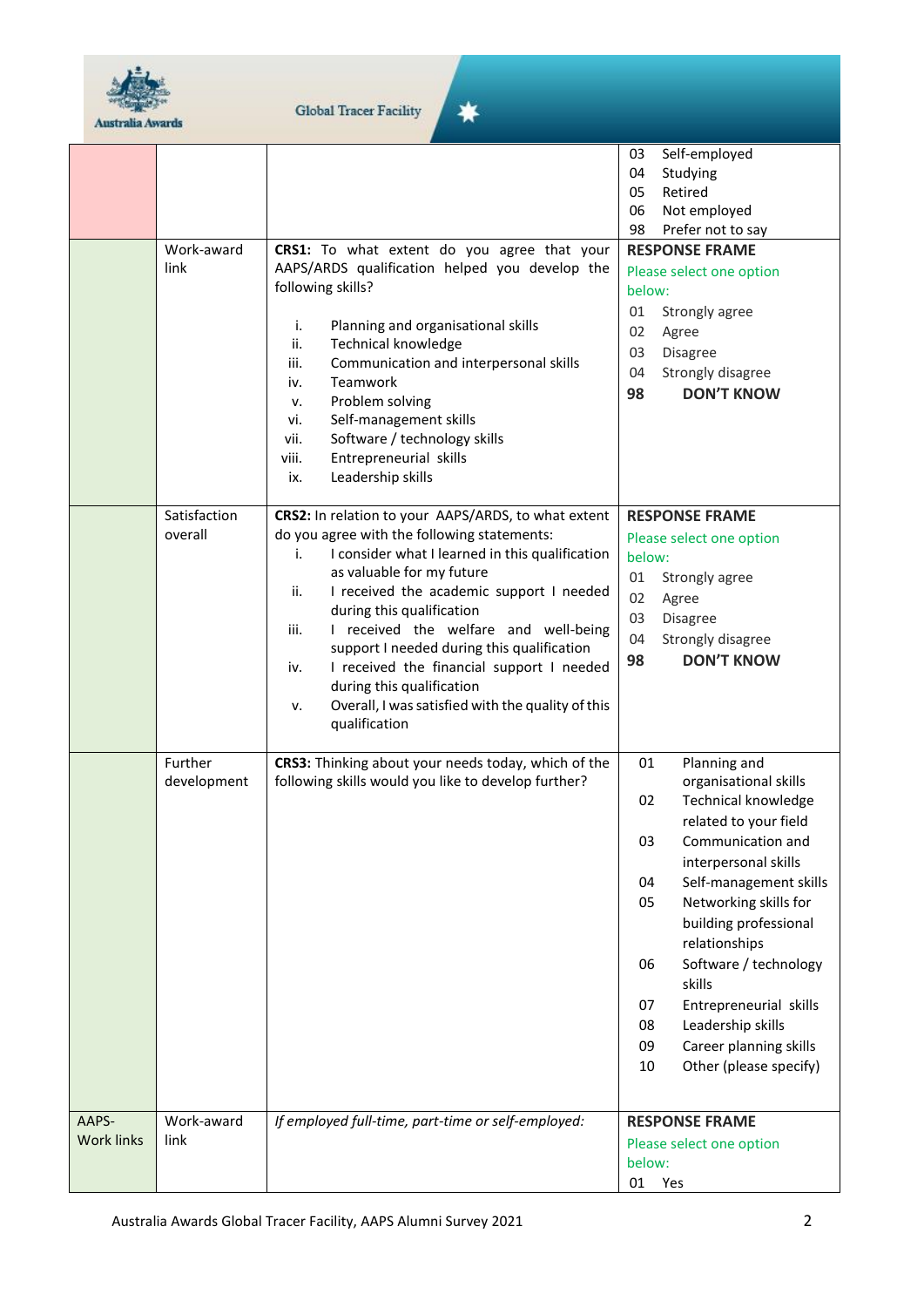

|           |                                              | <b>EMP1:</b> Is the qualification you gained during your<br>AAPS/ARDS a formal requirement for you to do your<br>current job?                                                                                                                                                                                                                                                                                                                                                                                                                                                                                                                                                                                                                                                                                                                                                               | <b>No</b><br>02<br>Don't know<br>98                                                                                                                                                                |
|-----------|----------------------------------------------|---------------------------------------------------------------------------------------------------------------------------------------------------------------------------------------------------------------------------------------------------------------------------------------------------------------------------------------------------------------------------------------------------------------------------------------------------------------------------------------------------------------------------------------------------------------------------------------------------------------------------------------------------------------------------------------------------------------------------------------------------------------------------------------------------------------------------------------------------------------------------------------------|----------------------------------------------------------------------------------------------------------------------------------------------------------------------------------------------------|
|           | Work-award<br>link                           | If employed full-time, part-time or self-employed:<br>EMP2: In relation to your AAPS/ARDS, to what extent<br>do you agree with the following statements:<br>This qualification prepared me adequately<br>i.<br>for this job<br>I use the skills I gained from this qualification<br>ii.<br>in my job                                                                                                                                                                                                                                                                                                                                                                                                                                                                                                                                                                                        | <b>RESPONSE FRAME</b><br>Please select one option<br>below:<br>01<br>Strongly agree<br>02<br>Agree<br>03<br>Disagree<br>04<br>Strongly disagree<br>Don't know<br>98                                |
|           |                                              |                                                                                                                                                                                                                                                                                                                                                                                                                                                                                                                                                                                                                                                                                                                                                                                                                                                                                             |                                                                                                                                                                                                    |
| Outcome 1 | Contributions<br>skill/knowledg<br>e sharing | These statements are about contributions you may<br>have made following your AAPS/ARDS.<br>Q1: To what extent do you agree that                                                                                                                                                                                                                                                                                                                                                                                                                                                                                                                                                                                                                                                                                                                                                             | <b>RESPONSE FRAME</b><br>Please select one option<br>below:<br>01<br>Strongly agree                                                                                                                |
|           |                                              | A: I have passed on my new skills and knowledge to:                                                                                                                                                                                                                                                                                                                                                                                                                                                                                                                                                                                                                                                                                                                                                                                                                                         | 02<br>Agree<br>03<br><b>Disagree</b>                                                                                                                                                               |
|           |                                              | i. colleagues I work with.<br>ii. students I teach.<br>iii. participants/beneficiaries of projects and<br>programs in which I am involved.<br>iv. family and friends.<br>v. other people in my community.                                                                                                                                                                                                                                                                                                                                                                                                                                                                                                                                                                                                                                                                                   | Strongly disagree<br>04<br>Not applicable<br>97<br>Don't know<br>98                                                                                                                                |
|           | Contributions<br>micro to<br>macro           | Q1B: As a result of your AAPS/ARDS to what extent<br>do you agree with the following statements:<br>i. My work and career opportunities have<br>improved.<br>ii. My salary/remuneration package improved.<br>iii. I have used my new knowledge and skills to<br>improve the organisations I work in.<br>iv. I have used my new knowledge and skills to<br>contribute to improving local communities. [A<br>community where you live or where you<br>work/have worked.]<br>v. I have used my new knowledge and skills to<br>make contributions to development at a national<br>level in my country.<br>vi. I have used my new knowledge and skills to<br>make contributions to development at a regional<br>and/or global level. [Regional and global<br>contributions could be influencing policy,<br>practice or innovation in governments or<br>organisations across multiple countries.] | <b>RESPONSE FRAME</b><br>Please select one option<br>below:<br>01<br>Strongly agree<br>02<br>Agree<br>03<br><b>Disagree</b><br>Strongly disagree<br>04<br>97<br>Not applicable<br>Don't know<br>98 |
|           | Contributions<br>- example                   | Q2: Please describe an example of a contribution<br>you have made using the knowledge, skills and/or<br>networks you developed in your AAPS/ARDS:                                                                                                                                                                                                                                                                                                                                                                                                                                                                                                                                                                                                                                                                                                                                           | <b>RESPONSE FRAME</b><br>Please type in your<br>95<br>answer here                                                                                                                                  |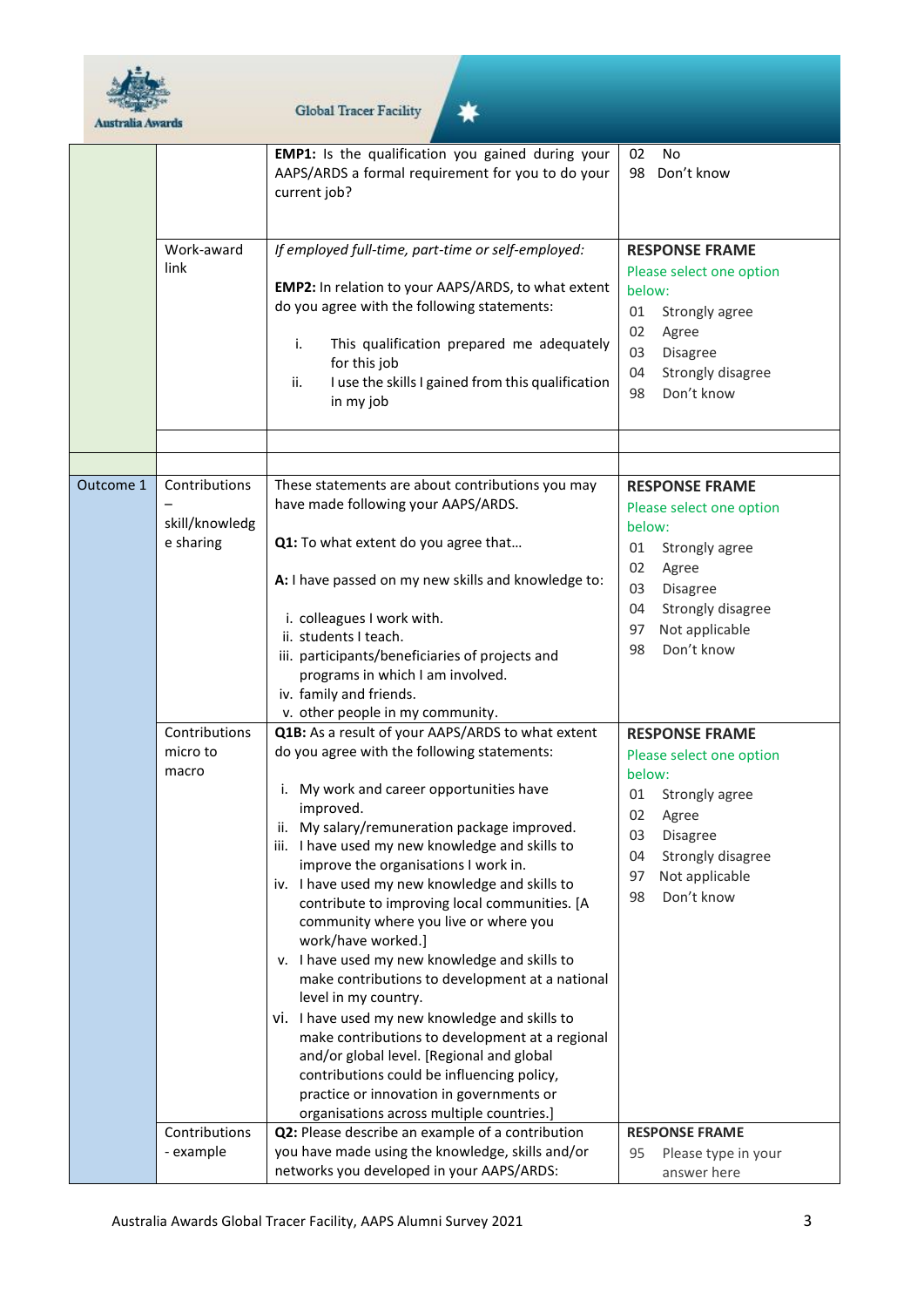

☀

|               |                                                                       | 97        | I have not yet been able                                  |
|---------------|-----------------------------------------------------------------------|-----------|-----------------------------------------------------------|
|               |                                                                       |           | to use my knowledge and                                   |
|               |                                                                       |           | skills and/or networks                                    |
|               |                                                                       | 99        | I prefer not to say                                       |
| Contributions | If open text response provided:                                       |           | <b>RESPONSE FRAME</b>                                     |
| - SDGs        |                                                                       |           | Please select all that your                               |
|               | Q2a: Based on your example of a contribution you                      |           | example of a contribution                                 |
|               | have made, please select the UN Sustainable                           |           | directly supports:                                        |
|               | Development Goal/s (SDG) that you feel your<br>contribution supports: |           | 01 GOAL 1: No Poverty                                     |
|               |                                                                       | 02<br>03  | GOAL 2: Zero Hunger<br>GOAL 3: Good Health and            |
|               | [The United Nations Sustainable Development Goals                     |           | Well-being                                                |
|               | consist of 17 interlinked goals which address the                     | 04        | <b>GOAL 4: Quality Education</b>                          |
|               | global challenges that our world and its people face                  | 05        | <b>GOAL 5: Gender Equality</b>                            |
|               | and are designed to help us achieve a better and                      | 06        | GOAL 6: Clean Water and                                   |
|               | more sustainable future. For more information on                      |           | Sanitation                                                |
|               | these goals please visit:                                             |           | 07 GOAL 7: Affordable and Clean                           |
|               | https://www.un.org/sustainabledevelopment/sustai                      |           | Energy<br>08 GOAL 8: Decent Work and                      |
|               | nable-development-goals/]                                             |           | <b>Economic Growth</b>                                    |
|               |                                                                       |           | 09 GOAL 9: Industry, Innovation                           |
|               |                                                                       |           | and Infrastructure                                        |
|               |                                                                       | 10        | GOAL 10: Reduced Inequality                               |
|               |                                                                       | 11        | <b>GOAL 11: Sustainable Cities</b><br>and Communities     |
|               |                                                                       |           | 12 GOAL 12: Responsible                                   |
|               |                                                                       |           | Consumption and Production                                |
|               |                                                                       |           | 13 GOAL 13: Climate Action                                |
|               |                                                                       | 14        | GOAL 14: Life Below Water                                 |
|               |                                                                       | 15        | GOAL 15: Life on Land                                     |
|               |                                                                       |           | 16 GOAL 16: Peace and Justice                             |
|               |                                                                       |           | <b>Strong Institutions</b><br>17 GOAL 17: Partnerships to |
|               |                                                                       |           | achieve the Goal                                          |
|               |                                                                       | 97        | None of the above /Not                                    |
|               |                                                                       |           | applicable                                                |
|               |                                                                       |           | 98 Don't know                                             |
| Enabling      | Q3a: Which of the following factors have ENABLED                      |           | <b>RESPONSE FRAME</b>                                     |
| factors       | your ability to contribute to development since                       |           | Please select all that apply:                             |
|               | completing your AAPS/ARDS?                                            | $\bullet$ | New/improved relevant                                     |
|               |                                                                       |           | skills and knowledge from                                 |
|               |                                                                       |           | award                                                     |
|               |                                                                       |           | Participation in on-award                                 |
|               |                                                                       |           | professional work<br>experiences (internships,            |
|               |                                                                       |           | volunteering etc.)                                        |
|               |                                                                       |           | Ongoing support from                                      |
|               |                                                                       |           | lecturers or professional                                 |
|               |                                                                       |           | networks developed on                                     |
|               |                                                                       |           | award                                                     |
|               |                                                                       |           | Support from your                                         |
|               |                                                                       |           | workplace                                                 |
|               |                                                                       |           | Support from fellow AAPS /                                |
|               |                                                                       |           | ARDS alumni                                               |
|               |                                                                       |           | Support from local AAPS /                                 |
|               |                                                                       |           | ARDS alumni association in                                |
|               |                                                                       |           | your country                                              |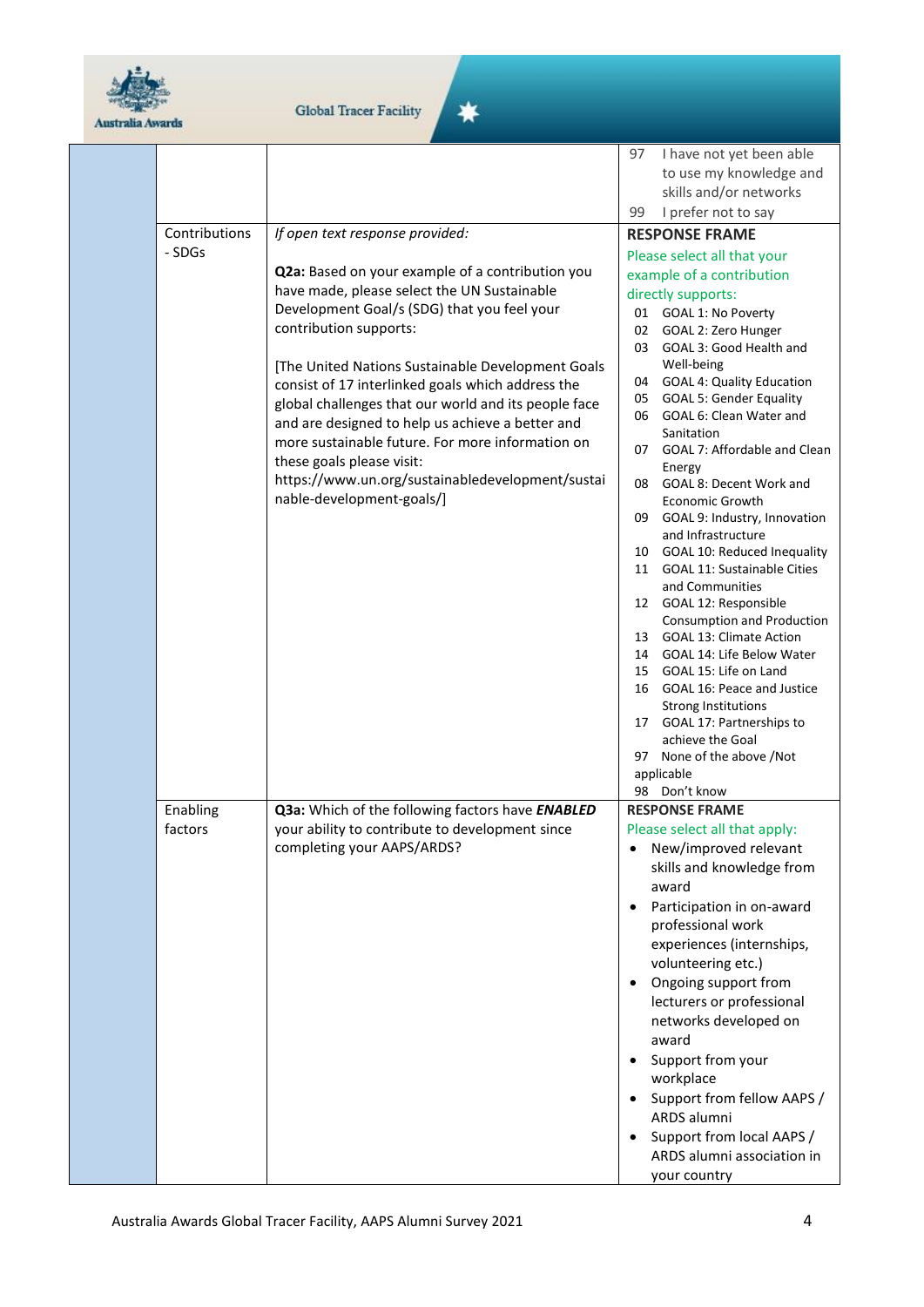

| <b>Australia Awards</b> |                                  |                                                                                                                                                                           |                                                                                                                                                                                                                                                                                                                                                                                                                                                                                                                                                     |
|-------------------------|----------------------------------|---------------------------------------------------------------------------------------------------------------------------------------------------------------------------|-----------------------------------------------------------------------------------------------------------------------------------------------------------------------------------------------------------------------------------------------------------------------------------------------------------------------------------------------------------------------------------------------------------------------------------------------------------------------------------------------------------------------------------------------------|
|                         |                                  |                                                                                                                                                                           | <b>Support from Australian</b><br>government in your<br>country<br>There is a local job market<br>demand for your field<br>of expertise/skills and<br>knowledge<br>Other factors: [open ended<br>text box]<br>None of the above<br>$\bullet$<br>Don't know<br>$\bullet$                                                                                                                                                                                                                                                                             |
|                         | Challenging<br>factors           | Q4a: Which of the following factors have MADE IT<br><b>DIFFICULT</b> for you to contribute to development<br>since completing your AAPS/ARDS?                             | <b>RESPONSE FRAME</b><br>Please select all that apply:<br>Personal/family<br>$\bullet$<br>commitments<br>Securing relevant work<br>post award<br>Workplace resources and<br>funding<br>Limited opportunity for<br>advancement/new work<br>tasks<br>Corruption/nepotism<br>COVID-19: stood down<br>from work/redundancy/job<br>loss<br>COVID-19: change in<br>workplace<br>assignment/priorities /<br>projects delayed<br>The impact of climate<br>change<br>Other factors: [open ended<br>text box]<br>None of the above<br>Don't know<br>$\bullet$ |
|                         | COVID<br>response<br>involvement | Q5: Have you been directly involved in the COVID-19<br>response in your community, country or region?                                                                     | <b>RESPONSE FRAME</b><br>Please select one option<br>below:<br>01<br>Yes<br>No<br>02<br>Don't know<br>98                                                                                                                                                                                                                                                                                                                                                                                                                                            |
|                         | COVID<br>response<br>example     | If YES to Q5:<br>Q5a: Please describe how you are involved in the<br>COVID-19 response                                                                                    | <b>RESPONSE FRAME</b><br>95<br>Please type in your<br>answer here<br>Don't know<br>99<br>98<br>Prefer not to say                                                                                                                                                                                                                                                                                                                                                                                                                                    |
| Outcome<br>$2+3$        | Ongoing<br>contact               | Q7b Since completing your AAPS/ARDS, how often<br>are you in contact with<br>a. The Australian High<br>Commission/Embassy/Consulate OR AAPS/ARDS<br>team in your country? | <b>RESPONSE FRAME</b><br>Please select one option<br>below:<br>01 Never<br>02 Sometimes<br>03 Often                                                                                                                                                                                                                                                                                                                                                                                                                                                 |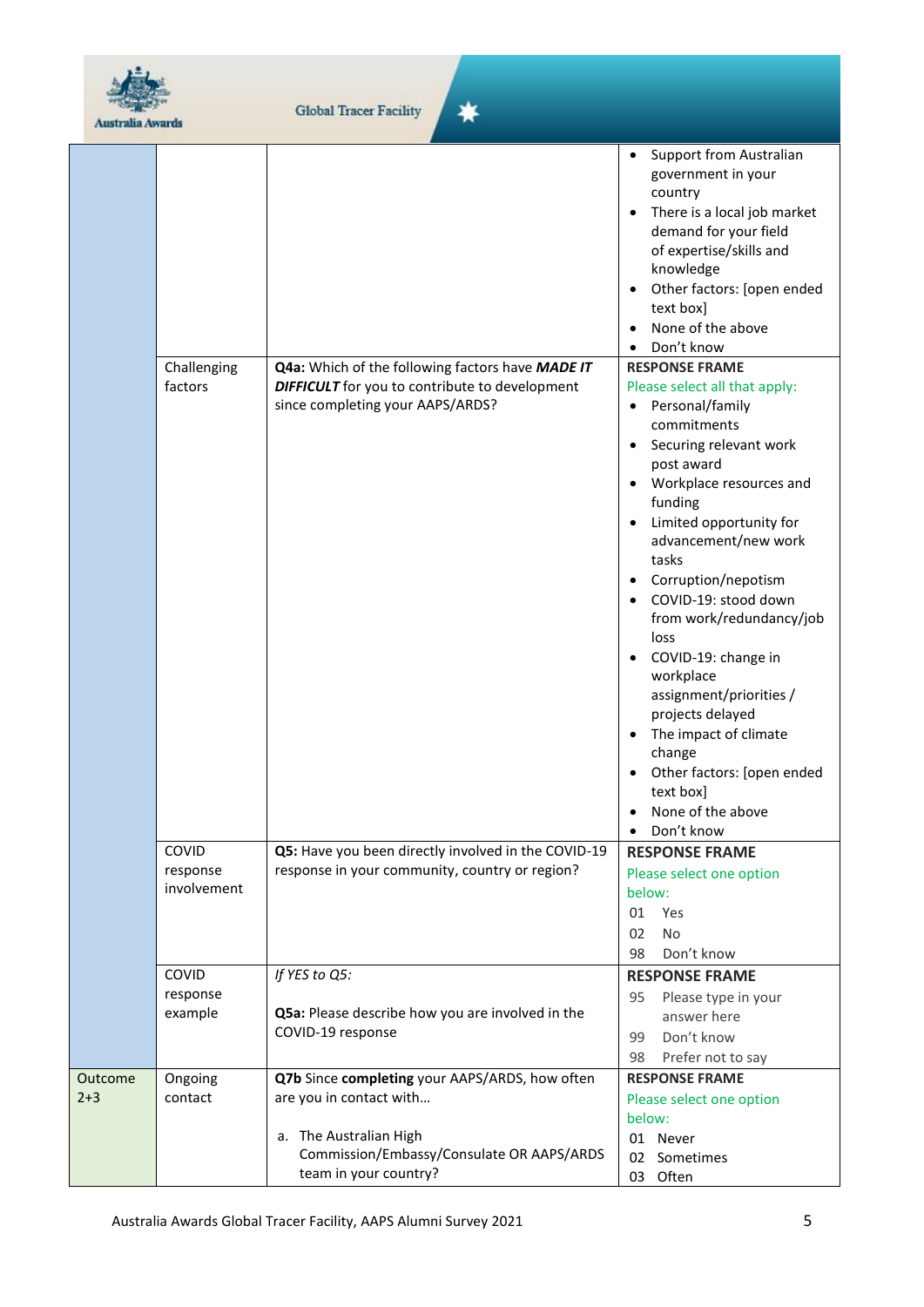

| <b>Australia Awards</b>                  |                            | <b>Global Tracer Facility</b>                                                                                                                                                                                                                                                                                                                                                                                                                                             |                                                                                                                                                                                                                                                                                                                                                                                                                                               |
|------------------------------------------|----------------------------|---------------------------------------------------------------------------------------------------------------------------------------------------------------------------------------------------------------------------------------------------------------------------------------------------------------------------------------------------------------------------------------------------------------------------------------------------------------------------|-----------------------------------------------------------------------------------------------------------------------------------------------------------------------------------------------------------------------------------------------------------------------------------------------------------------------------------------------------------------------------------------------------------------------------------------------|
|                                          |                            | b. An AAPS/ARDS alumni association in your<br>country?<br>c. Other AAPS/ARDS alumni you met during your<br>award?<br>d. Australians or Australian organisations as part of<br>your professional life?                                                                                                                                                                                                                                                                     | Always<br>04<br>Not applicable<br>97<br>98 Don't know                                                                                                                                                                                                                                                                                                                                                                                         |
| Future<br>Plans                          | 5 year plans               | Q How likely is it that in the next five (5) years you<br>will:<br>Apply for an Australia Awards scholarship to<br>a.<br>undertake further study<br>Interact with fellow AAPS/ARDS alumni you met<br>b.<br>during your scholarship as part of your<br>work/professional life<br>Seek opportunities to partner with Australian<br>c.<br>organisations as part of your work<br>Move to another country for work<br>d.<br>Engage in/attend events for AAPS/ARDS alumni<br>e. | <b>RESPONSE FRAME</b><br>Please select one option<br>below:<br>01 Very unlikely<br>02 Unlikely<br>03 Likely<br>04 Very likely<br>098 Don't know                                                                                                                                                                                                                                                                                               |
| Characteri<br>stics/<br>demograp<br>hics | Employment<br>type         | If employed full-time, part-time:<br>PD2a: What is the name of your current employer? :                                                                                                                                                                                                                                                                                                                                                                                   | <b>RESPONSE FRAME</b><br>95 Please type in your answer<br>here<br>98 Prefer not to say                                                                                                                                                                                                                                                                                                                                                        |
|                                          | Employer                   | If employed full-time, part-time or self-employed:<br>PD2b: What is your current position/job title? :                                                                                                                                                                                                                                                                                                                                                                    | <b>RESPONSE FRAME</b><br>95 Please type in your answer<br>here<br>98 Prefer not to say                                                                                                                                                                                                                                                                                                                                                        |
|                                          | Work sector                | If employed full-time, part-time or self-employed:<br>PD2c: Which sector do you work in?                                                                                                                                                                                                                                                                                                                                                                                  | <b>RESPONSE FRAME</b><br>Please select one option<br>below:<br>Private (Including<br>01<br>independent/freelance<br>contractors and<br>consultants)<br>Public/Government<br>02<br>03<br>University/academia<br>(public or private)<br>04<br>Non-government<br>organisation<br>Multilateral organisation<br>05<br>(including United Nations,<br>development banks or<br>agencies)<br>Other: [open ended text<br>06<br>box]<br>98<br>Don't know |
|                                          | Work Industry<br>Check box | If employed full-time, part-time or self-employed:<br>PD2e: Which industry do you work in?                                                                                                                                                                                                                                                                                                                                                                                | 01 Agriculture, Forestry and<br>Fishing<br>02 Mining<br>03 Manufacturing<br>04 Electricity, Gas, Water and<br><b>Waste Services</b><br>Construction<br>05<br>06 Wholesale Trade                                                                                                                                                                                                                                                               |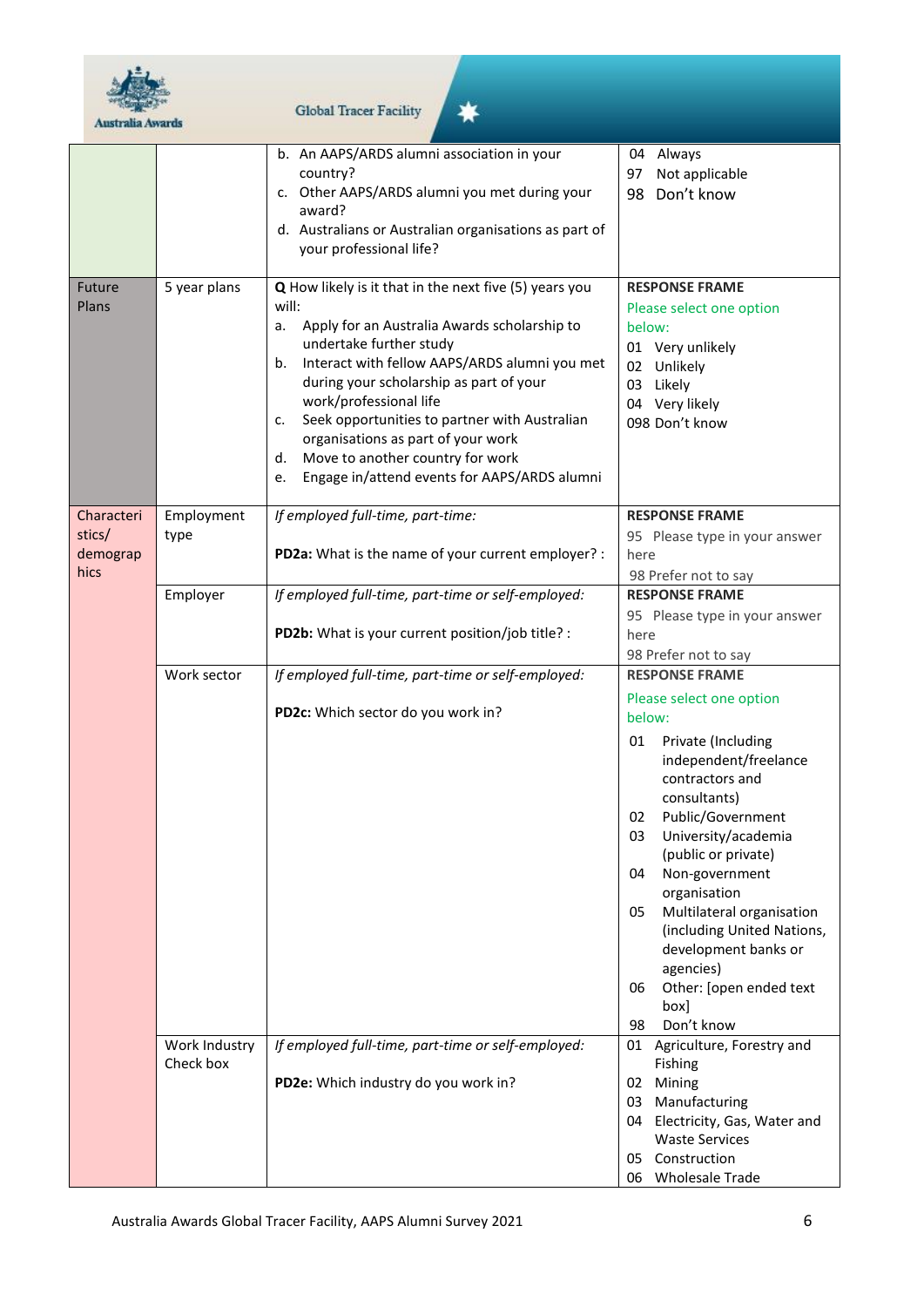

| <b>Australia Awards</b> |                                   |                                                                                                                                                        |                                                                                                                                                                                                                                                                                                                                                                                                                                                                                                                                                                    |
|-------------------------|-----------------------------------|--------------------------------------------------------------------------------------------------------------------------------------------------------|--------------------------------------------------------------------------------------------------------------------------------------------------------------------------------------------------------------------------------------------------------------------------------------------------------------------------------------------------------------------------------------------------------------------------------------------------------------------------------------------------------------------------------------------------------------------|
|                         |                                   |                                                                                                                                                        | 07 Retail Trade<br>08 Accommodation and Food<br>Services<br>09 Transport, Postal and<br>Warehousing<br>010 Information Media and<br>Telecommunications<br>011 Financial and Insurance<br>Services<br>012 Rental, Hiring and Real<br><b>Estate Services</b><br>013 Professional, Scientific and<br><b>Technical Services</b><br>014 Administrative and Support<br><b>Services</b><br>015 Public Administration and<br>Safety<br>016 Education and Training<br>017 Health Care and Social<br>Assistance<br>018 Arts and Recreation<br>Services<br>019 Other Services |
|                         | Working with<br>Australians       | If employed full-time, part-time or self-employed:<br>PD2f: How often do you work with Australians or<br>Australian organisations as part of your job? | <b>RESPONSE FRAME</b><br>01<br>Never<br>02<br>Sometimes<br>03<br>Often<br>Always<br>04<br>Don't know<br>98                                                                                                                                                                                                                                                                                                                                                                                                                                                         |
|                         | Work<br>leadership                | If employed full-time, part-time or self-employed:<br>PD2d: Do you hold a leadership role in your current<br>employment?                               | <b>RESPONSE FRAME</b><br>Please select one option<br>below:<br>I have a formal leadership<br>01<br>role (e.g. manager,<br>supervisor, executive).<br>I have an informal<br>02<br>leadership role (e.g.<br>mentor).<br>03 I do not have a leadership<br>role.                                                                                                                                                                                                                                                                                                       |
|                         | Community<br>leadership           | PD3: Do you hold a leadership role in your<br>community? (e.g. church leader, member of<br>parliament, community leader)                               | <b>RESPONSE FRAME</b><br>Please select one option<br>below:<br>01<br>Yes<br>02<br>No<br>98<br>Don't know                                                                                                                                                                                                                                                                                                                                                                                                                                                           |
|                         | Community<br>leadership<br>detail | If 01 Yes to PD3:<br>PD3a: Please describe your role.                                                                                                  | <b>RESPONSE FRAME</b><br>Please type in your<br>95<br>answer here<br>Don't know<br>97<br>Prefer not to say<br>98                                                                                                                                                                                                                                                                                                                                                                                                                                                   |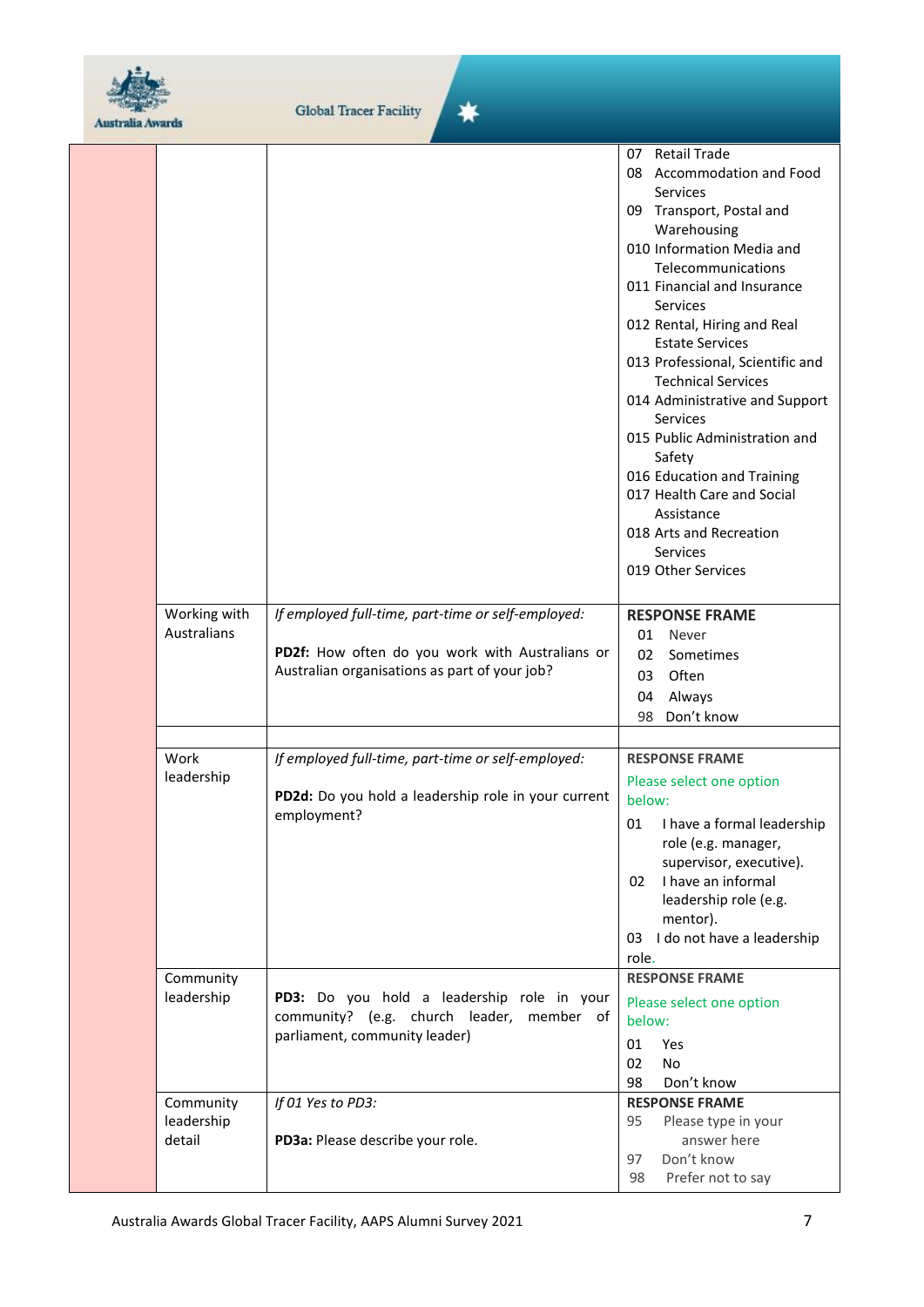

## Global Tracer Facility

☀

| Other          | PD4: Since completing your AAPS/ARDS have you      | <b>RESPONSE FRAME</b>         |
|----------------|----------------------------------------------------|-------------------------------|
| scholarship    | received any other scholarships?                   | Please select one option      |
|                |                                                    | below:                        |
|                |                                                    | 01<br>Yes [Please specify]    |
|                |                                                    | 02<br>No                      |
|                |                                                    | Don't know<br>98              |
| Other          | If 01 Yes to PD4:                                  | <b>RESPONSE FRAME</b>         |
| scholarship    |                                                    | Please select all that apply: |
| detail         | PD4a: Which of the following scholarships have you | 01 Australia Awards           |
|                | been awarded since completing your AAPS/ARDS?      | Scholarship                   |
|                |                                                    | 02 Australia Awards           |
|                |                                                    | Fellowship                    |
|                |                                                    | 03 Another Australia Awards   |
|                |                                                    | Pacific Scholarship           |
|                |                                                    | 04 Other Australian           |
|                |                                                    | government scholarship        |
|                |                                                    | 05 Home country               |
|                |                                                    | government scholarship        |
|                |                                                    | 06 University scholarship or  |
|                |                                                    | bursary                       |
|                |                                                    | 99 Other scholarship [Please  |
|                |                                                    | specify]                      |
| Other          | If 02 No to PD4:                                   | <b>RESPONSE FRAME</b>         |
| scholarship    |                                                    | Please select one option      |
| applied        | PD4b: Since completing your AAPS/ARDS have you     | below:                        |
|                | applied for any other scholarships?                | 01 Yes [Please specify]       |
|                |                                                    | 02 No                         |
|                |                                                    | 98 Don't know                 |
| Other          | If 01 Yes to PD4b:                                 | <b>RESPONSE FRAME</b>         |
| scholarship    |                                                    | Please select all that apply: |
| applied detail | PD4c: Which of the following scholarships have you | 01 Australia Awards           |
|                | applied for since completing your AAPS/ARDS?       | Scholarship                   |
|                |                                                    | 02 Australia Awards           |
|                |                                                    | Fellowship                    |
|                |                                                    | 03 Another Australia Awards   |
|                |                                                    | Pacific Scholarship           |
|                |                                                    | 04 Other Australian           |
|                |                                                    | government scholarship        |
|                |                                                    | 05 Home country               |
|                |                                                    | government scholarship        |
|                |                                                    | 06 University scholarship or  |
|                |                                                    | bursary                       |
|                |                                                    | 99 Other scholarship [Please  |
|                |                                                    | specify]                      |
| Current        | If 04 Studying to PD2:                             | <b>RESPONSE FRAME</b>         |
| further study  |                                                    | Please select one option      |
| location       | PD6a: Where are you currently studying?            | below:                        |
|                |                                                    | 01 In home country            |
|                |                                                    | 02 In Australia               |
|                |                                                    | 03 In a different country     |
|                |                                                    | [Please specify]              |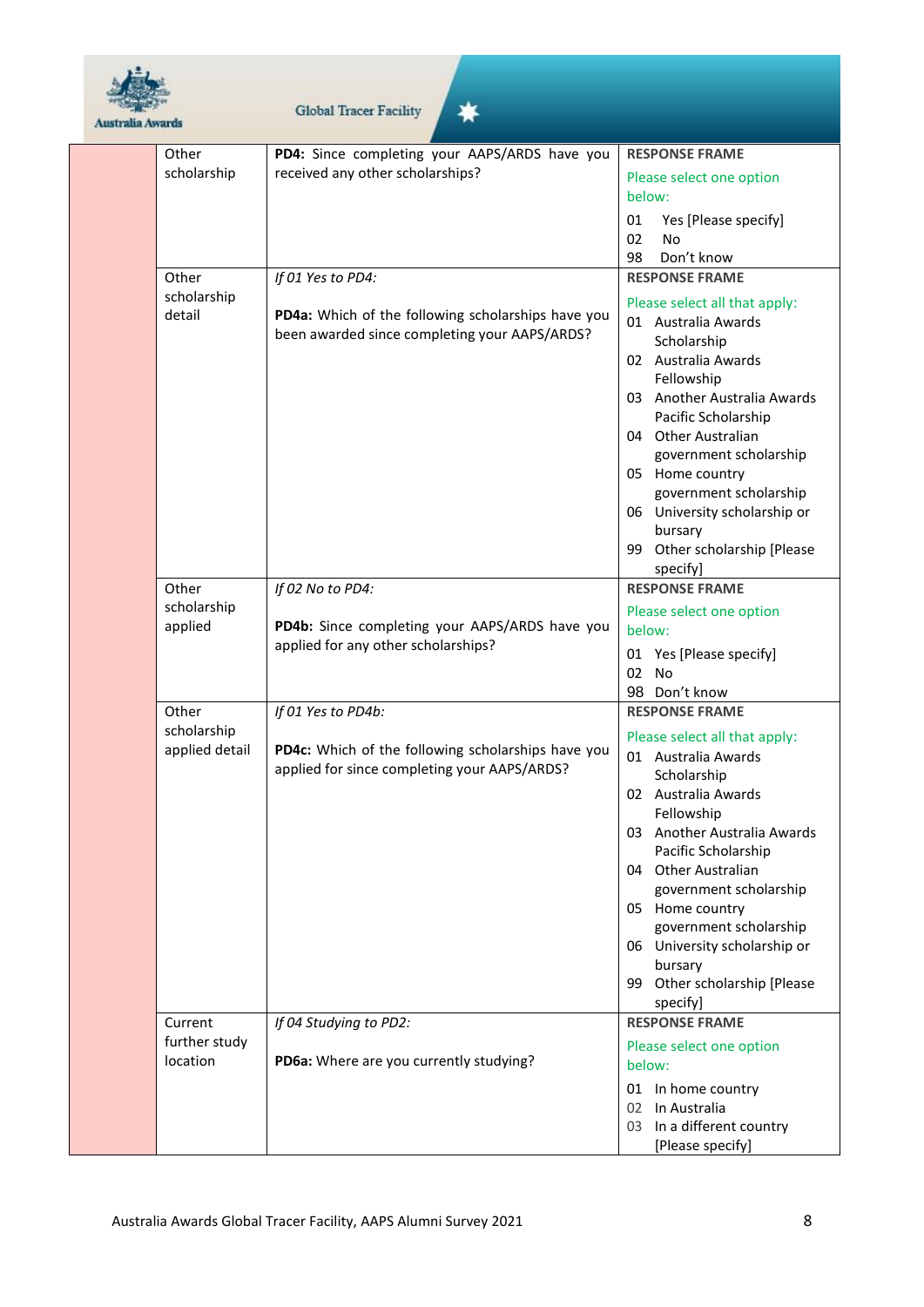

| lia Awards                                    | <b>Global Tracer Facility</b>                                                                                                                                                                   |                                                                                                                                                                                                                                                                       |
|-----------------------------------------------|-------------------------------------------------------------------------------------------------------------------------------------------------------------------------------------------------|-----------------------------------------------------------------------------------------------------------------------------------------------------------------------------------------------------------------------------------------------------------------------|
| Current                                       | If 04 Studying to PD2:                                                                                                                                                                          | <b>RESPONSE FRAME</b>                                                                                                                                                                                                                                                 |
| further study<br>qualification                | PD6b: Which of the following best describes the<br>qualification you are currently studying?                                                                                                    | Please select one option<br>below:<br>01 Doctorate<br>02 Master Degree<br>03 Graduate Diploma or<br>Graduate Certificate<br>04 Bachelor Degree<br>05 Diploma, Advanced<br>Diploma or Associate<br>Degree<br>06 Short Course, Certificate<br>or Fellowship<br>99 Other |
| Current<br>further study<br>year<br>commenced | If 04 Studying to PD2:<br>PD6c: In which year did you commence this current<br>qualification?                                                                                                   | <b>RESPONSE FRAME</b><br>Please select one option<br>below:<br>01 2021<br>02 2020<br>03 2019<br>04 2018<br>05 2017<br>06 2016<br>07 2015<br>08 2014<br>09 2013<br>10 2012 or earlier                                                                                  |
| Current<br>further study<br>scholarship       | If 04 Studying to PD2 AND 01 Yes to PD4:<br>PD6d: Were you awarded a scholarship to undertake<br>this current qualification?                                                                    | <b>RESPONSE FRAME</b><br>Please select one option<br>below:<br>01 Yes<br>02 No<br>98 Don't know                                                                                                                                                                       |
| Completed<br>further study                    | PD7a: Since completing your AAPS/ARDS have you<br>completed any further study?                                                                                                                  | <b>RESPONSE FRAME</b><br>Please select one option<br>below:<br>01 Yes<br>02 No<br>98 Don't know                                                                                                                                                                       |
| Completed<br>further study<br>location        | If 01 Yes to PD7a:<br>PD7b: Where did you undertake this study?<br>If you have completed more than one course, please<br>focus on the most recent course.                                       | <b>RESPONSE FRAME</b><br>Please select one option<br>below:<br>01 In home country<br>02 In Australia<br>03 In a different country<br>[Please specify]                                                                                                                 |
| Completed<br>further study<br>qualification   | If 01 Yes to PD7a:<br>PD7c: Which of the following best describes the<br>qualification you completed?<br>If you have completed more than one course, please<br>focus on the most recent course. | <b>RESPONSE FRAME</b><br>Please select one option<br>below:<br>01 Doctorate<br>02 Master Degree                                                                                                                                                                       |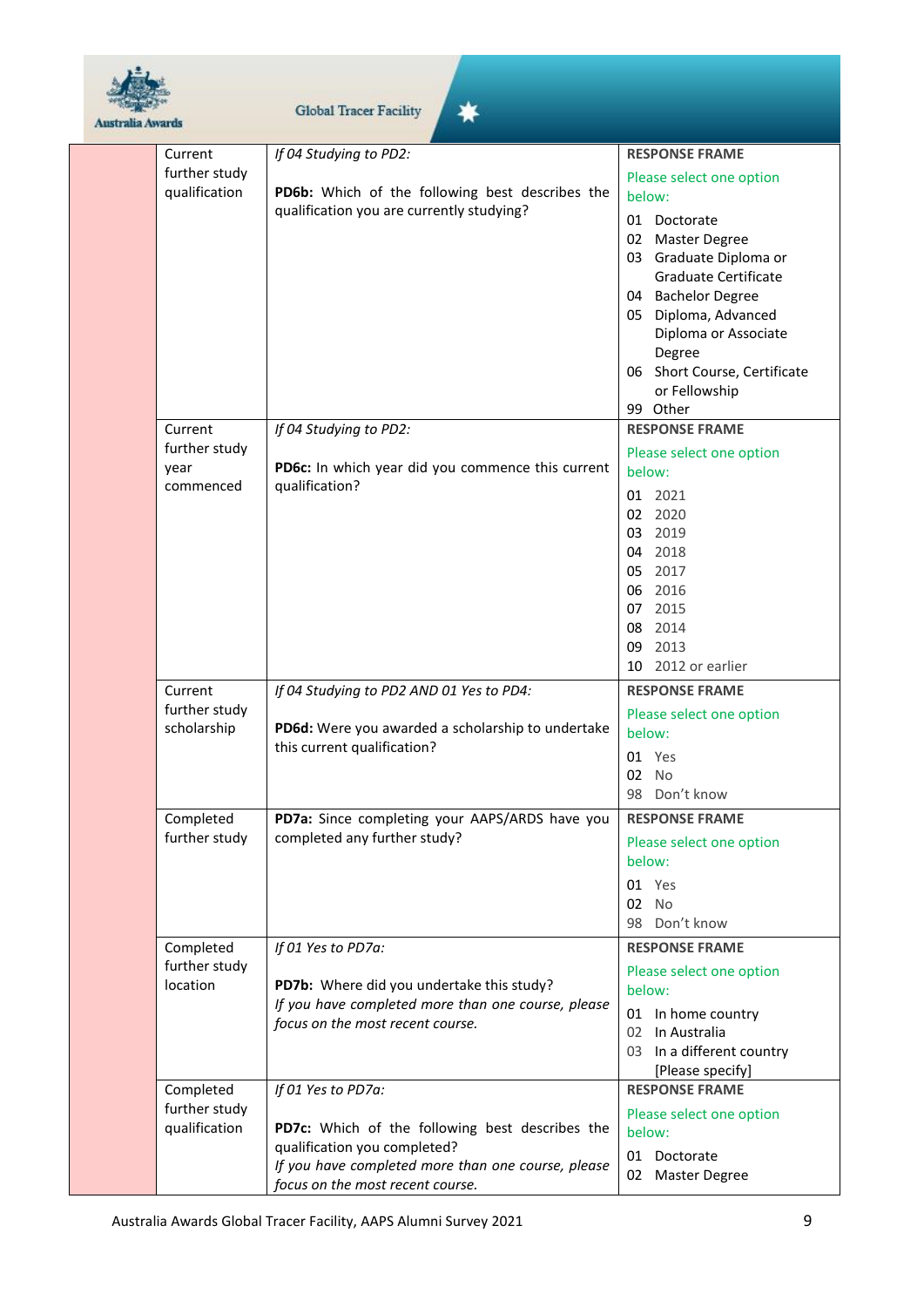

事

| AUSBRUR AVERES |                                                                                                    |                                                                                                                                                                                                                                                                                                                                                            |                                                                                                                                                                                                                                                                                                                                                                                                                                                                                     |
|----------------|----------------------------------------------------------------------------------------------------|------------------------------------------------------------------------------------------------------------------------------------------------------------------------------------------------------------------------------------------------------------------------------------------------------------------------------------------------------------|-------------------------------------------------------------------------------------------------------------------------------------------------------------------------------------------------------------------------------------------------------------------------------------------------------------------------------------------------------------------------------------------------------------------------------------------------------------------------------------|
|                | Completed<br>further study<br>year<br>commenced<br>Completed<br>further study<br>year<br>completed | If 01 Yes to PD7a:<br>PD7d: In which year did you commence this<br>qualification?<br>If you have completed more than one course, please<br>focus on the most recent course.<br>If 01 Yes to PD7a:<br>PD7e: In which year did you complete this<br>qualification?<br>If you have completed more than one course, please<br>focus on the most recent course. | 03 Graduate Diploma or<br>Graduate Certificate<br>04 Bachelor Degree<br>05 Diploma, Advanced<br>Diploma or Associate<br>Degree<br>06 Short Course, Certificate<br>or Fellowship<br>99 Other<br><b>RESPONSE FRAME</b><br>Please select one option<br>below:<br>01 2021<br>02 2020<br>03 2019<br>04 2018<br>05 2017<br>06 2016<br>07 2015<br>08 2014<br>09 2013<br>10 2012 or earlier<br><b>RESPONSE FRAME</b><br>Please select one option<br>below:<br>01 2021<br>02 2020<br>03 2019 |
|                | Completed                                                                                          | If 01 Yes to PD7a AND 01 Yes to PD4:                                                                                                                                                                                                                                                                                                                       | 04 2018<br>05 2017<br>06 2016<br>07 2015<br>08 2014<br>09 2013<br>10 2012 or earlier<br><b>RESPONSE FRAME</b>                                                                                                                                                                                                                                                                                                                                                                       |
|                | further study<br>scholarship                                                                       | PD7f: Were you awarded a scholarship to undertake<br>this qualification?<br>If you have completed more than one course, please<br>focus on the most recent course.                                                                                                                                                                                         | Please select one option<br>below:<br>01 Yes<br>02 No<br>98 Don't know                                                                                                                                                                                                                                                                                                                                                                                                              |
|                | Personal<br>characteristics                                                                        | PD5: Please update or complete the following<br>information about yourself.<br>Given name (s):<br>а.<br>Family name:<br>b.<br>Gender:<br>c.<br>Mobile phone number:<br>d.<br>e. Personal e-mail address:<br>f.<br>Country of current residence:<br>Town/city of current residence:<br>g.<br>Country of citizenship:<br>h.                                  | Prefilled responses based on<br>existing data - for respondent<br>to update if required (or<br>complete if the data was not<br>available).                                                                                                                                                                                                                                                                                                                                          |